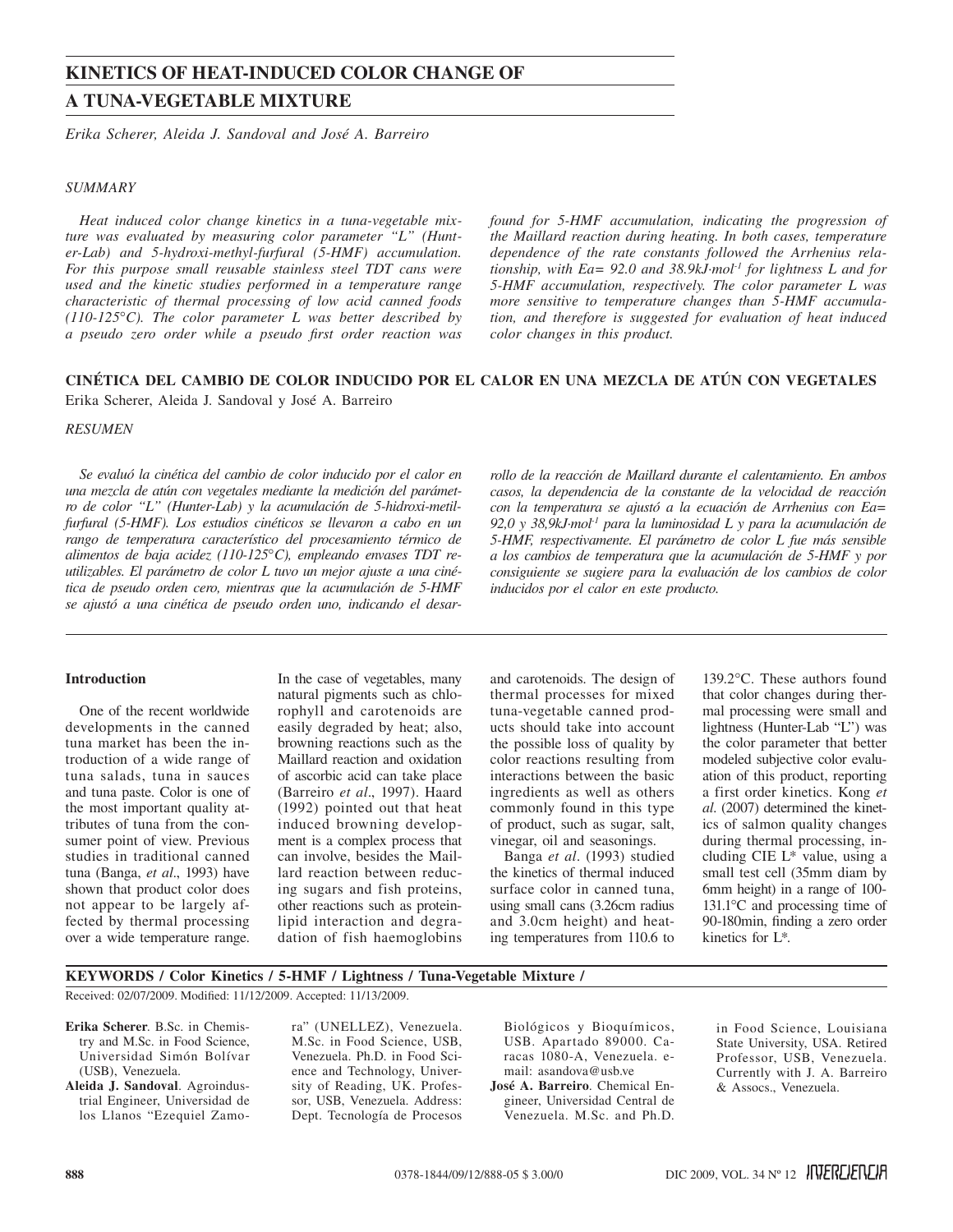# **CINÉTICA DA MUDANÇA DE COR INDUZIDO PELO CALOR EM UMA MISTURA DE ATUM COM VEGETAIS**

Erika Scherer, Aleida J. Sandoval e José A. Barreiro

#### *RESUMO*

*Foi avaliada a cinética da mudança de cor induzido pelo calor em uma mistura de atum com vegetais mediante a medição do parâmetro de cor "L" (Hunter-Lab) e a acumulação de 5-hidroxi-metil-furfural (5-HMF). Os estudos cinéticos foram levados a efeito em uma faixa de temperatura característica do processamento térmico de alimentos de baixa acidez (110- 125*°*C), empregando envases TDT reutilizáveis. O parâmetro de cor L teve um melhor ajuste a uma cinética de pseudo ordem zero, enquanto que a acumulação de 5-HMF foi ajustada a uma* 

*cinética de pseudo ordem um, indicando o desenvolvimento da reação de Maillard durante o aquecimento. Em ambos os casos, a dependência da constante de velocidade de reação com a temperatura foi ajustada à equação de Arrhenius com Ea= 92,0 y 38,9kJ·mol-1 para a luminosidade L e para a acumulação de 5-HMF, respectivamente. O parâmetro de cor L foi mais sensível às mudanças de temperatura que a acumulação de 5-HMF e, por tanto, é sugerido para a avaliação das mudanças de cor induzidas pelo calor em este produto.*

Banga *et al*. (1992) found that the lysine content of tuna meat was not significantly affected during thermal processing, which evidenced that the Maillard reaction did not contribute to thermal induced browning. This could be expected since the amount of reducing sugars in fishery products is negligible (Hurrel and Carpenter, 1977) and they are needed for the Maillard reaction to take place. On the other hand, the vegetable mixture usually found in specialty tuna products includes ingredients that provide a significant amount of reducing sugars. Consequently, a Maillard reaction between reducing sugars present in the vegetable mixture and tuna protein aminoacids is to be expected during thermal processing. Additionally, pH and  $a_w$  values of tunavegetable mixtures categorize the products as low-acid food requiring high temperature processing, which in turn enhances chemical reactions such as non-enzymatic browning.

The compound 5-hydroximethyl-furfural (5-HMF) is an indicator frequently used to study the development of the Maillard reaction in foods, including canned products and other thermally processed foods (Poretta, 1992). 5-HMF is an intermediate reaction product in the formation of brown pigments or melanoidins (Eskin, 1990).

Browning during thermal processing of canned tunavegetable mixture has been reported as a significant problem

by the industry. The knowledge of the kinetics of heat induced color changes in this product is important to optimize quality during commercial sterilization. No research work for this particular product was found in the literature, being the works of Banga *et al*. (1993) in tuna and Kong *et al*. (2007) in salmon the only research found for fishery products in the reviewed literature. Consequently, the aim of this study was to study color degradation kinetics using the parameters "L" (Hunter-Lab) and the accumulation of 5-HMF during heating of a tuna-vegetable mixture at temperatures representative of commercial thermal processing.

# **Materials and Methods**

#### *Sample description and preparation*

The commercial mixture of tuna and vegetables used in this study was obtained from a local plant located near Cumaná, Venezuela. The mixture consisted on 70% (w/w) precooked yellowfin tuna (*Thunnus albacares*) and 30% (w/w) of a mixture of blanched frozen peas and carrots cut in cubes, seasoned with spices, sugar, and salt dissolved in water, vegetable oil and sugarcane vinegar (ratio filling liquid/ tuna-vegetable mixture=0.12). This commercial mixture is usually canned and sterilized. However, in this study the raw product without thermal treatment was used.

About 2kg of sample (drained weight equal to 88g/100g) were ground and homogenized in a high speed blender (Ultra-turrax). The puree was strained using a kitchen colander. The prepared samples were kept frozen (-18°C) in glass jars, protected from light with aluminum foil, and properly closed until used for the experiments.

## *Physical and chemical characteristics of the tuna-vegetable mixture*

The following analyses were carried out to characterize the tuna-vegetable mixture used in this study: Proximate analyses were done using the following procedures according to AOAC (1990). Moisture: vacuum oven method (<25mm Hg) at 70°C until constant weight (procedure 934.01); protein: total  $N_2$  was determined by the Kjeldahl method for seafood (procedure 940.25); crude fat: by solvent extraction in a Soxhlet apparatus (procedures 954.02 and 963.15); ash: using a muffle furnace at 525°C for 12h (procedure 938.08); carbohydrates by difference. The mixture pH was determined by procedure 981.12 (AOAC, 1990) for acidified foods using a pH meter (Radiometer, PHM23). Water activity  $(a_w)$  was measured using psychrometric equipment (Decagon CX-2).

## *Lightness determination*

After carefully mixing and thermally processing the samples, lightness (color parameter L) was determined using a tristimulus colorimeter Gardner XL-23 (Gardner Instruments, Bethesda, MD, USA). The equipment was calibrated against a standard tile N° XL-23-137-C with the following color parameters: Y= 61.28; X= 59.65; Z= 43.12. A cylindrical glass cell (55mm diam) was used for the sample. Lightness measurements were done by triplicate.

# *Determination of 5-hydroxi-methyl-furfural*

The formation of 5-HMF as an indication of the Maillard reaction was measured at each tested condition by duplicate according to the procedure described by Bravo *et al*. (2002). For each thermal treatment a small sample portion (2ml) was drawn and centrifuged at 16000g for 10min in a microcentrifuge (Eppendorf 5415). The aqueous supernatant was filtered through 0.45μm PVDF (polyvinyidene fluoride; Millipore). A volume of 50μl of each sample was injected in a HPLC apparatus (Waters LC module I), operating with a column Aminex HPX-87H, 300×7.8mm (BioRad) at 55°C; mobile phase of  $H_2SO_4$  0.01N; flow rate of 0.8ml·min<sup>-1</sup>; and a 283nm UV detector.

The 5-HMF concentration was calculated in each case from the area of the chromatographic peak (retention time: 23.7min), using a previously obtained calibration curve prepared using aqueous solutions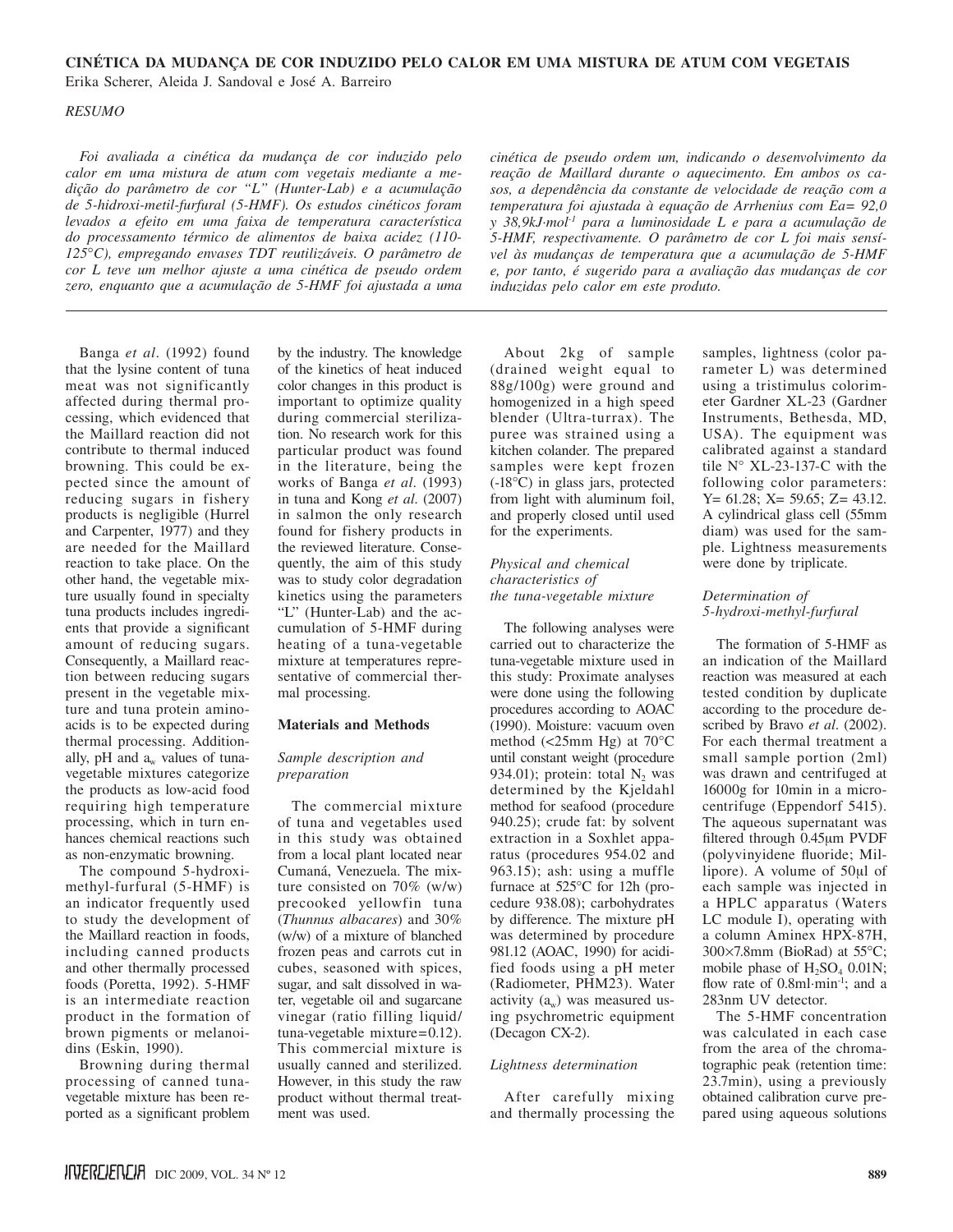of 5-HMF (analytical grade, Sigma-Aldrich) of known concentrations.

## *Kinetic studies for browning during heating*

To study browning developed in the samples taking place during heating, a modified thermal death time (TDT) method similar to that described by Stumbo (1973) was followed. For this purpose, stainless steal reusable TDT cans (74 and 69.4mm of external and internal diameter, and inner height of 17.1mm) were specially designed and built for this work. TDT cans were provided with screw caps and O-rings to assure hermetic closure and were filled with  $20.0 \pm 0.5$ g of sample, avoiding the incorporation of air bubbles, in order to have enough quantity to allow the measurement of the color parameters in the colorimeter as indicated previously. The TDT cans were provided with

a packing gland on top to fit a thermocouple. Two TDT cans were used for each time-temperature treatment tested. A thermostatic oil bath (2L, Technicon) provided with a digital temperature control (±0.5°C, Tecnologic, Italy) was used for the kinetic studies.

Kinetics of

browning in the tuna and vegetable mixture was determined at four processing temperatures (110, 115, 120 and 125°C) and heating times from 5 to 60min. All time-temperature combinations were tested in duplicate. After the heat treatment was applied the TDT cans were removed and quickly cooled to -30°C in order to stop the heat treatment.

Once the samples were heated and cooled at the established time and temperature, measurement of lightness (L) and 5-HMF concentration were determined as indicated previously. The apparent order of reaction for these indicators was obtained by the adjustment of the experimental data to the integrated kinetic equations for orders 0 and 1, using regression analysis. In each case the best fit was selected using as criterion the linear correlation coefficient  $(R^2)$  and the rate constant (k) at each temperature determined from the slope of the straight line. The effect of temperature on the rate constant was calculated from the linear form of the Arrhenius equation

#### $1n k= 1n k0-Ea/R T$  (1)

where  $k_0$ : pre-exponential factor (min<sup>-1</sup>),  $E_a$ : activation energy (kJ·mol-1), R: universal gas constant  $(kJ \cdot mol^{-1} \cdot K^{-1})$ , and T: absolute temperature (°K). The value  $E_a$  was calculated from the slope, and  $k_0$  from the intercept of the straight line given by Eq. 1, using a



Figure 1. Kinetics of thermal induced browning in tuna-vegetable mixture measured by lightness evolution (L), in a temperature range of 110-125°C.

were  $(\pm SD)$ : pH= 5.3  $\pm 0.1$ , and  $a_{w(23+0.6°C)} = 0.983 \pm 0.002$ .

# *Kinetics of browning during heating*

The change in color during thermal processing of foods is postulated to take place by various mechanisms, including the degradation of pigments, oxidation of ascorbic acid, and the Maillard reaction (Serkat by measuring lightness variation and 5-HMF accumulation.

# *Color parameter L*

Results obtained for lightness or color parameter L are presented in Figure 1. As observed in this figure, the L value diminished with time, indicating the progress of heat-induced browning in the mixture during heating. A slightly better adjustment for the L

parameter was obtained for a pseudo-zero order kinetics, although a good adjustment for an apparent first order reaction was also obtained. Results obtained for both orders of reaction are presented in Table I. In all cases, highly significant linear regressions (p<0.001) were obtained, with high coefficients of determination. For the purpose of this research work a pseudo-zero order kinetics was

selected.

An apparent zero order reaction for heat-induced changes of the color parameter L has been determined by various authors such as Kanterewicz and Chirife (1986) in cheese whey, using L\* and other color parameters, Bates *et al*. (1998) in a

Regression parameters for pseudo zero and first order reactions for lightness color parameter in a tuna-vegetable mixture during heating

Table I

|                           | Zero order<br>Temperature $(^{\circ}C)$ |       |       |       | First order               |       |       |       |
|---------------------------|-----------------------------------------|-------|-------|-------|---------------------------|-------|-------|-------|
| Parameter                 |                                         |       |       |       | Temperature $(^{\circ}C)$ |       |       |       |
|                           | 110                                     | 115   | 120   | 125   | 110                       | 115   | 120   | 125   |
| $k_0$ or $ln(k_0)^*$      | 50.7                                    | 50.9  | 50.5  | 50.3  | 3.927                     | 3.926 | 3.929 | 3.947 |
| $-k$ (min <sup>-1</sup> ) | 0.145                                   | 0.187 | 0.279 | 0.426 | 0.003                     | 0.004 | 0.007 | 0.012 |
| $\mathbb{R}^2$            | 0.983                                   | 0.983 | 0.997 | 0.997 | 0.972                     | 0.985 | 0.997 | 0.997 |

 $*$  k<sub>o</sub> for zero order kinetics and  $ln(k_0)$  for first order kinetics.

linear regression program. All the statistical analyses were performed by means of the Excel ver. 2003 package (Microsoft).

#### **Results and Discussion**

#### *Physical and chemical characteristics*

The results obtained for the proximate analysis of the tuna-vegetable mixture used in this work were  $(g/100g \pm SD)$ moisture=  $68.0 \pm 1.0$ , protein= 14.8  $\pm$ 0.6, fat= 11.9  $\pm$ 0.3, ash= 1.72 ±0.07, and carbohydrates =3.6. Other physical-chemical characteristics of the mixture and Luh, 1976; Okitani *et al*., 1983; Petropakis and Montgomery, 1984). These reactions can take place simultaneously but at a different reaction rate, depending on the color factor and the mechanism involved. Therefore, the color reaction measured shows an apparent order that accounts for the global result of heatinduced color change. Since there is probably more than one compound or color factor involved, the reaction does not necessarily take place through a single mechanism. Temperature induced browning during thermal treatment in a range of 110-125°C was assessed

starch-glucose-lysine system, Tosun (2004) in a Turkish food (*zile pekmezi*) at 55- 75°C for nine days, Kumar *et al*. (2006) for the lightness value (L\*) during deep-frying of Gulabjamun balls, and Kong *et al*. (2007) for L\* values in salmon muscle during thermal processing at high temperature (100-131.1°C). On the other hand, apparent first order kinetics has been reported in the literature by other authors, like Banga *et al*. (1993) in canned tuna for L, Shin and Bhowmik (1995) in pea puree during heating and using Hunter Lab values, Kwok *et al*. (1999)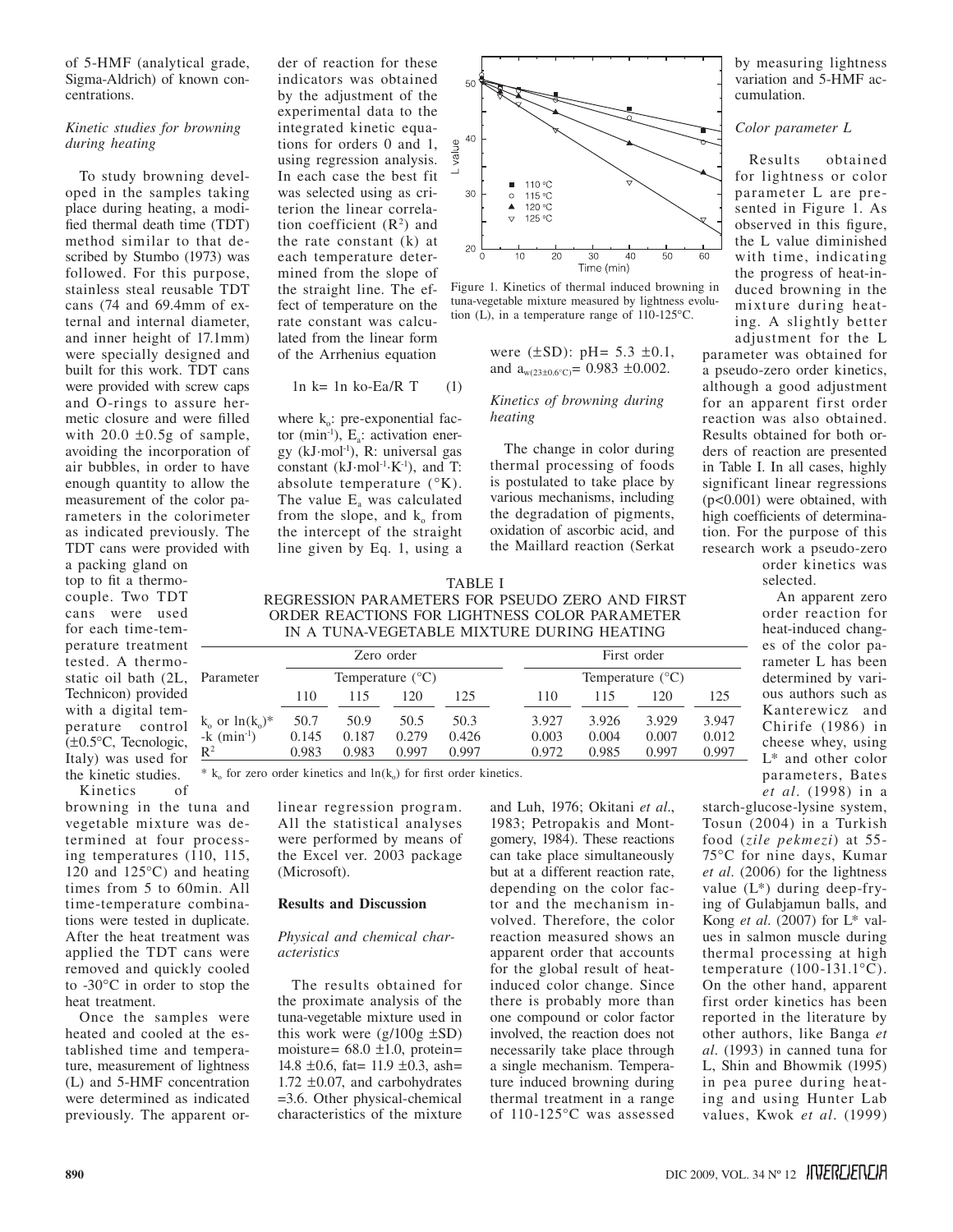for L\* in soymilk in a temperature range from 80-140°C, and Demir *et al*. (2001) in hazelnuts during roasting  $(120-180\degree C)$  for color parameter L.

The value of the rate constant (-k) increases with a rise in temperature. The dependency of k on temperature for the pseudo-zero order reaction was determined using the linearized Arrhenius Eq. 1, as shown in Figure 2. A value of  $E_a$ = 92.0kJ·mol<sup>-1</sup>, and  $ln k_0$  = 26.9min<sup>-1</sup> were obtained. The linear regression analysis showed a significant  $(p<0.01)$  value with a determination coefficient  $R^2$ = 0.987. A similar value (87.99kJ·mol-1 was reported for L\* in salmon by Kong *et al*. (2007) in a comparable temperature range (100-131.1°C). Banga *et al*. (1993) determined a z value of  $44^{\circ}$ C (E<sub>a</sub>=  $67kJ·mol<sup>-1</sup>$  for surface L values in canned tuna in a temperature range similar to that used in this work.

## *5-HMF accumulation*

5-HMF accumulation was better described within the temperature range studied by a pseudo-first order reaction. The results obtained are presented in Table II and Figure 3. A similar reaction order has been obtained for 5-HMF accumulation in citrus juice concentrates stored for eight weeks in a range of 28-45°C (Koca *et al*., 2003). Other authors, however, have generally reported a zero order reaction for 5-HMF accumulation during non-enzymatic browning (Cerrutti *et al*., 1985; Tosun, 2004; Koca *et al*., 2007). Since 5-HMF is an intermediate compound in non-enzymatic browning reactions, it is generated and at the same time consumed



Figure 2. Arrhenius plot for color parameter L of a tuna-vegetable mixture.

## Table II Pseudo first order reaction rate for 5-HMF accumulation in a tuna-vegetable mixture during heating

| Temperature $(^{\circ}C)$ | $-k \text{ (min-1)}$ | $\mathbb{R}^2$ |  |
|---------------------------|----------------------|----------------|--|
| 110                       | 0.047                | 0.987          |  |
| 115                       | 0.048                | 0.966          |  |
| 120                       | 0.066                | 0.956          |  |
| 125                       | 0.071                | 0.944          |  |



Figure 3. Kinetics of 5-HMF accumulation during thermal treatment of a tuna-vegetable mixture, in a temperature range of 110-125°C.

to produce brown pigments.

At any moment, the accumulated amount of 5-HMF represents a balance between its production and consumption in the global reaction. In this case, elevated sterilization temperatures as those used for low-acid foods were involved (110-  $125^{\circ}$ C), something not usually found in this type of stud-5-HMF was produced at a faster rate in a relatively short period (up to 60min), showing an induction period of about 20min. A zero order reaction is the simplest model to describe the Maillard reaction without an induction period (Warmbier *et al*., 1976; Labuza and Saltmarch, 1981; Baiser and Labuza, 1992; Narayan and Cross, 1992). Although a zero order reaction can be used to model

brown pigment formation, provided that the amount of reactants are not limiting, the reaction is not strictly a zero order reaction because usually an induction period exists before brown pigment formation starts (Labuza and Saltmarch, 1981; Labuza, 1994; Bates *et al*., 1998). In this case, when the induction period was considered, the best adjustment was obtained for a pseudofirst order reaction. In any case, browning is a very complex reaction that can be only modeled by a pseudo order of reaction.

The effect of temperature on 5-HMF accumulation could be taken into account by means of the Arrhenius equation (Figure 4), with values of  $E_a$ = 38.9kJ·mol<sup>-1</sup>



ies. Consequently, Figure 4. Arrhenius plot for 5-HMF accumulation of a tuna-vegetable mixture.

and  $ln k_0$  = 9.12min<sup>-1</sup>. Linear regression analysis showed a determination coefficient  $R^2$ = 0.895 ( $p < 0.05$ ). No E<sub>a</sub> values for fishery products could be found in the literature for this parameter.

The E<sub>s</sub> values obtained for lightness or color parameter L  $(92.0 \text{kJ·mol<sup>-1</sup>})$ , and 5-HMF accumulation  $(38.9 \text{kJ} \cdot \text{mol}^{-1})$ indicated that the latter is less sensible to changes in processing temperature. This could be expected since the chemical reaction involved in the formation of color compounds includes other temperature dependent reactions besides the formation of 5-HMF and, therefore, the decrease in the L value can be accounted by them in addition to the Maillard reaction. In this way, it can be stated that in this case the Maillard reaction took place, but it was not the only responsible for the change in color. Consequently, the L value is a more suitable parameter to follow color changes in a tuna-vegetable mixture during heating than 5-HMF accumulation.

# **Conclusions**

The kinetics of color change in a tuna-vegetable mixture during heating was measured by the color parameter L and 5-HMF accumulation. In the first case the reaction was better described by a pseudozero order reaction although a pseudo-first order reaction could also adequately describe it. For 5-HMF accumulation,

a pseudo-first order reaction was found, evidencing that the Maillard reaction was taking place. Ea values of 92.0 and 38.9kJ·mol-1 were obtained for lightness L (for a pseudo-zero order kinetics) and 5-HMF accumulation (for a pseudo-first order kinetics), respectively. The color parameter L was more sensitive to temperature changes than 5-HMF accumulation, and hence it is suggested for the evaluation of heat induced color changes in this product.